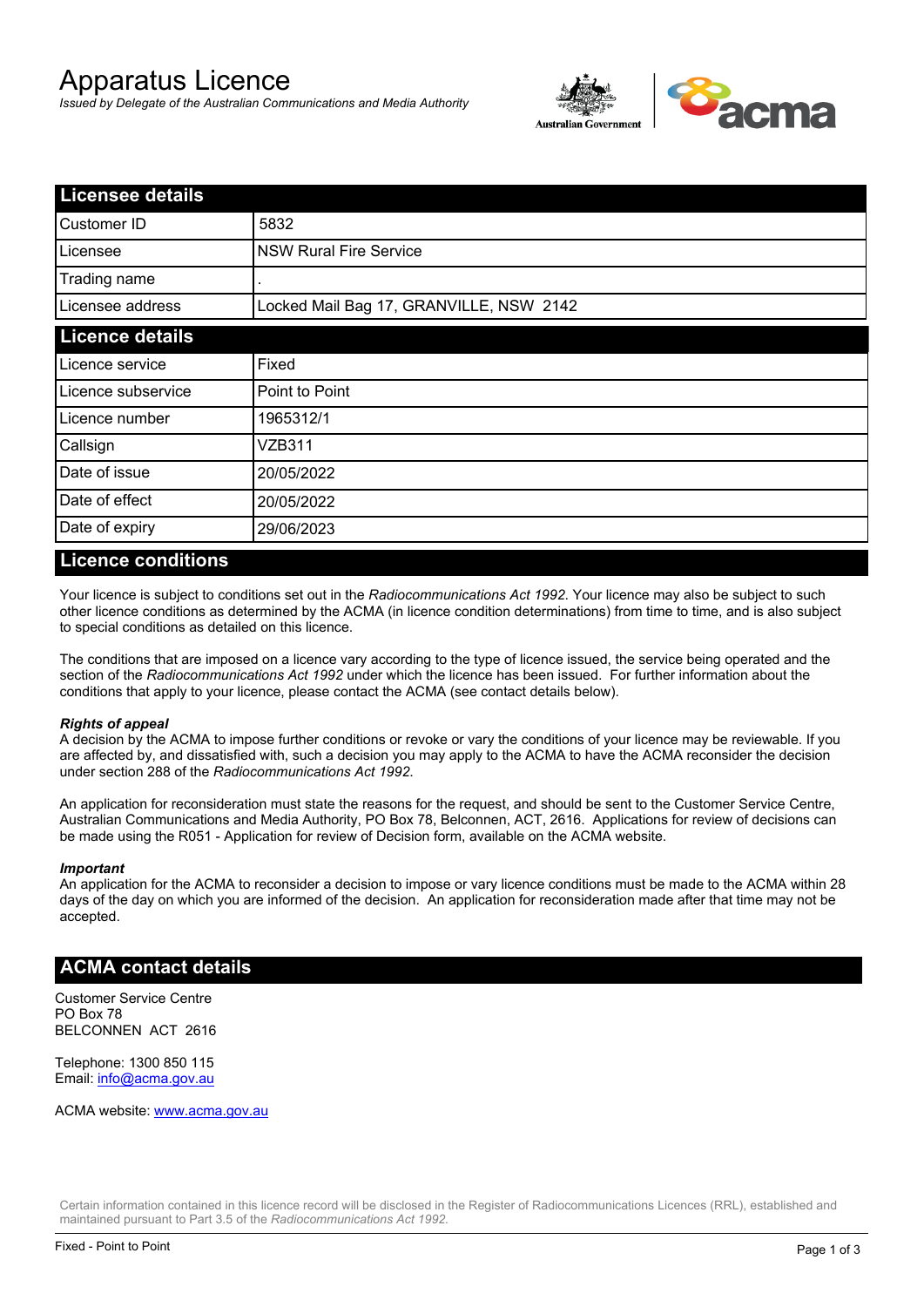# **Advisory Notes applying to licence no.: 1965312/1**

Conditions applicable to the operation of Point to Point station(s) authorised under this licence can be found in the Radiocommunications Licence Conditions (Apparatus Licence) Determination and the Radiocommunications Licence Conditions (Fixed Licence) Determination, the 'fixed licence lcd'. Copies of these determinations are available from the ACMA and from the ACMA home page (www.acma.gov.au).